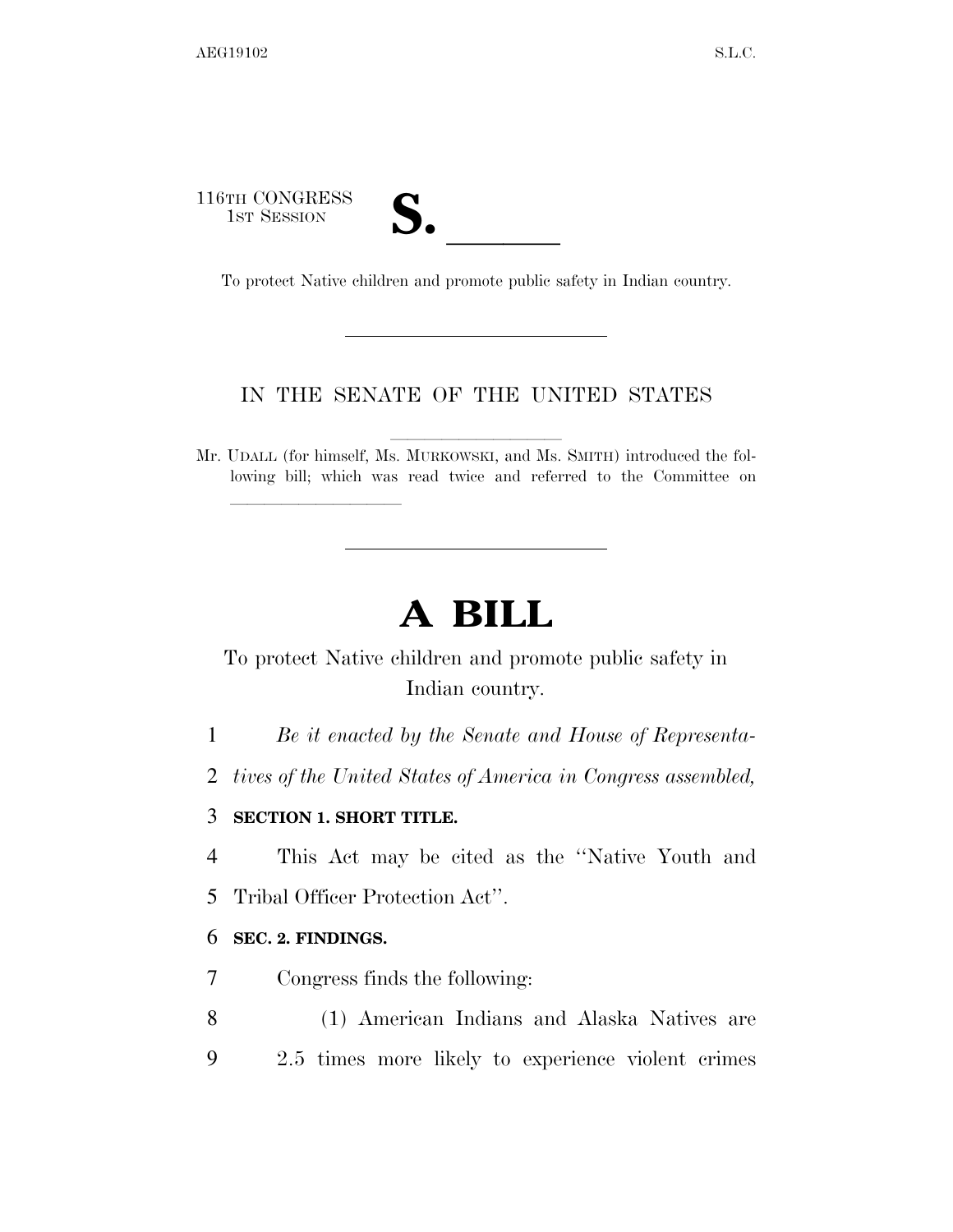| $\mathbf{1}$   | and at least 2 times more likely to experience rape   |
|----------------|-------------------------------------------------------|
| $\overline{2}$ | or sexual assault crimes.                             |
| 3              | (2) The vast majority of American Indian and          |
| $\overline{4}$ | Alaska Native victims, 96 percent of female and 89    |
| 5              | percent of male victims, report being victimized by   |
| 6              | a non-Indian.                                         |
| 7              | (3) According to a 2010 Government Account-           |
| 8              | ability Office report, United States Attorneys de-    |
| 9              | clined to prosecute nearly 52 percent of violent      |
| 10             | crimes that occur in Indian country.                  |
| 11             | $(4)$ More than $4$ in $5$ American Indian and        |
| 12             | Alaska Native women have experienced violence in      |
| 13             | their lifetime.                                       |
| 14             | (5) According to the Centers for Disease Con-         |
| 15             | trol and Prevention, homicide is the third leading    |
| 16             | cause of death among American Indian and Alaska       |
| 17             | Native women between 10 and 24 years of age and       |
| 18             | the fifth leading cause of death for American Indian  |
| 19             | and Alaska Native women between 25 and 34 years       |
| <b>20</b>      | of age.                                               |
| 21             | (6) On some reservations, American Indian             |
| 22             | women are murdered at more than 10 times the na-      |
| 23             | tional average.                                       |
| 24             | (7) Tribal prosecutors report that the majority       |
| 25             | of domestic violence cases involve children either as |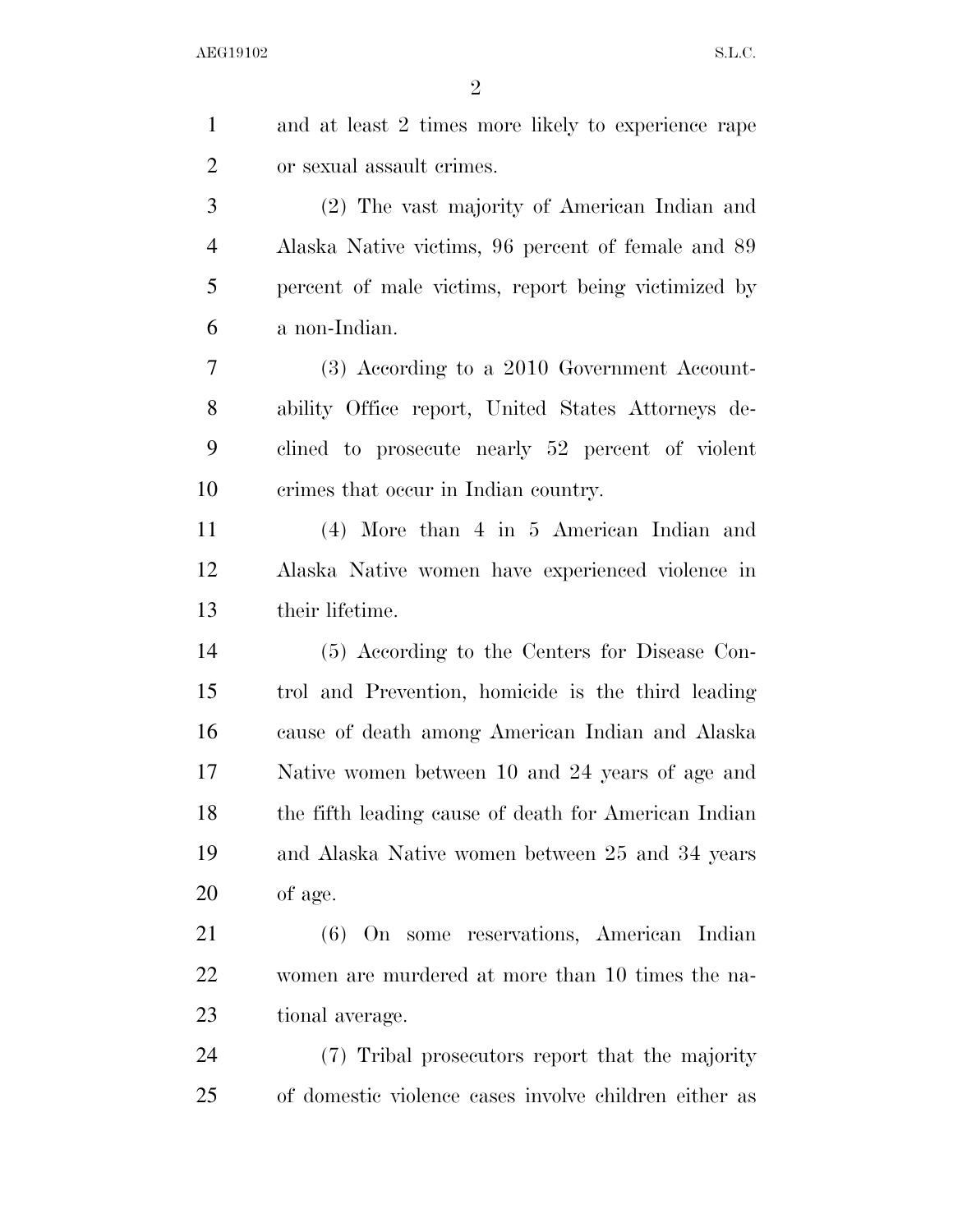witnesses or victims, and the Department of Justice reports that American Indian and Alaska Native children suffer exposure to violence at some of the highest rates in the United States. (8) Childhood exposure to violence has imme- diate and long term effects, including increased rates of altered neurological development, poor physical and mental health, poor school performance, sub- stance abuse, and overrepresentation in the juvenile justice system. (9) Violence against children and crimes associ- ated with dating violence and domestic violence in- crease the number of instances of trauma in Tribal communities, which— (A) affects health outcomes; (B) reduces educational attainment; (C) hinders economic growth; and (D) undermines public safety. (10) Domestic violence calls are among the most dangerous calls that law enforcement receives, and the Federal Bureau of Investigation's Uniform Crime Report shows that police officers, including Tribal police officers, are assaulted when responding 24 to disturbance calls more often than under any other circumstances.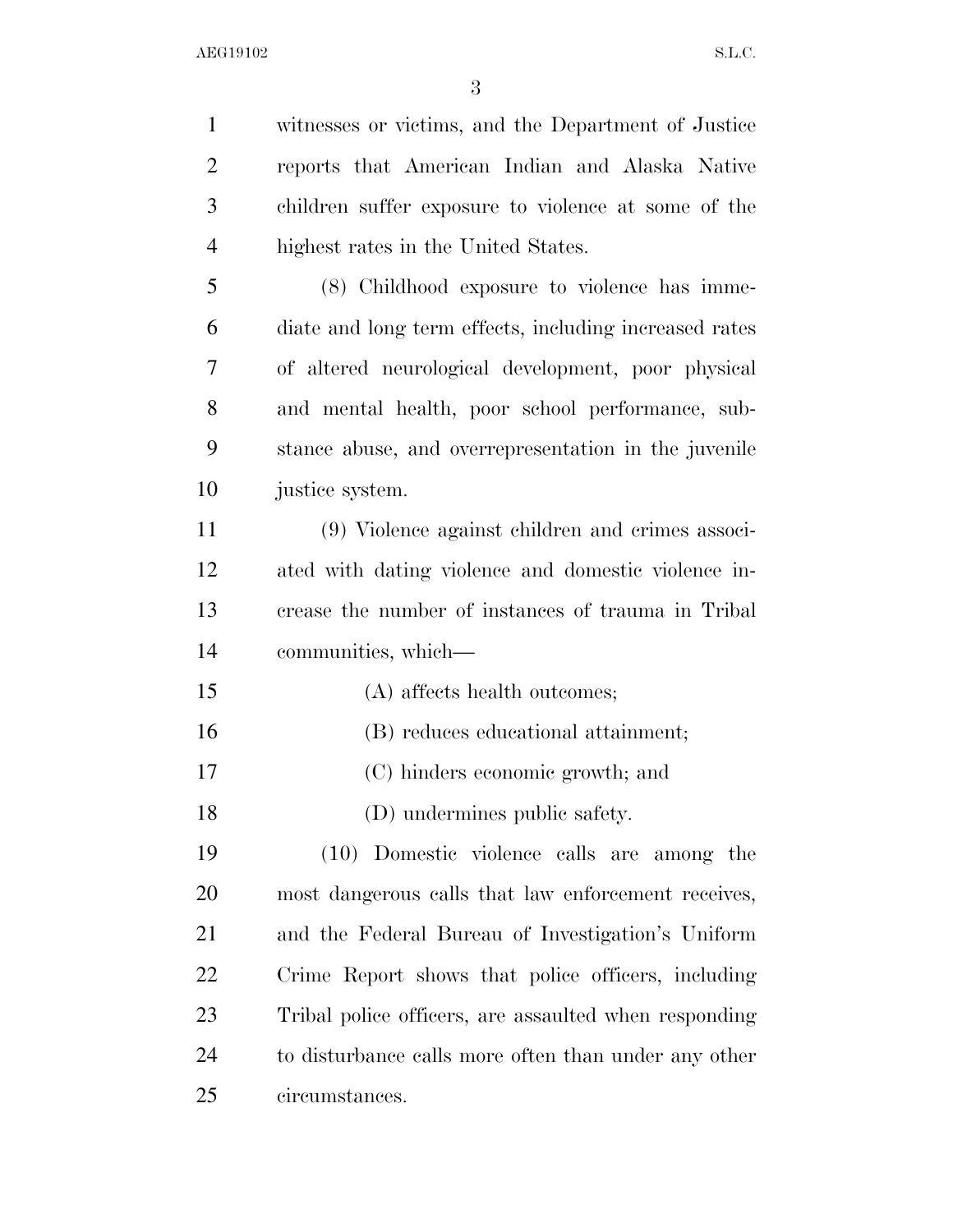| $\mathbf{1}$   | (11) The complicated jurisdictional structure in      |
|----------------|-------------------------------------------------------|
| $\overline{2}$ | Indian country—                                       |
| 3              | (A) requires a high degree of commitment              |
| $\overline{4}$ | and cooperation among Tribal, Federal, and            |
| 5              | State law enforcement officials; and                  |
| 6              | (B) when that cooperation breaks down,                |
| 7              | results in a significant negative impact on the       |
| 8              | ability to provide public safety to Indian com-       |
| 9              | munities.                                             |
| 10             | (12) The Indian Law and Order Commission,             |
| 11             | established by Congress to review Federal criminal    |
| 12             | justice policies and practices in Indian country,     |
| 13             | issued a report in 2013 entitled "A Roadmap for       |
| 14             | Making Native America Safer" that recommends the      |
| 15             | restoration of the inherent authority of Tribal       |
| 16             | courts.                                               |
| 17             | (13) Restoring and enhancing local, Tribal ca-        |
| 18             | pacity to address violent crimes provides for greater |
| 19             | local control, safety, accountability, and trans-     |
| 20             | parency.                                              |
| 21             | (14) Tribal communities should be able to pro-        |
| <u>22</u>      | tect themselves from dating violence, domestic vio-   |
| 23             | lence, child violence, and violence committed against |
| 24             | members of the Tribal justice system.                 |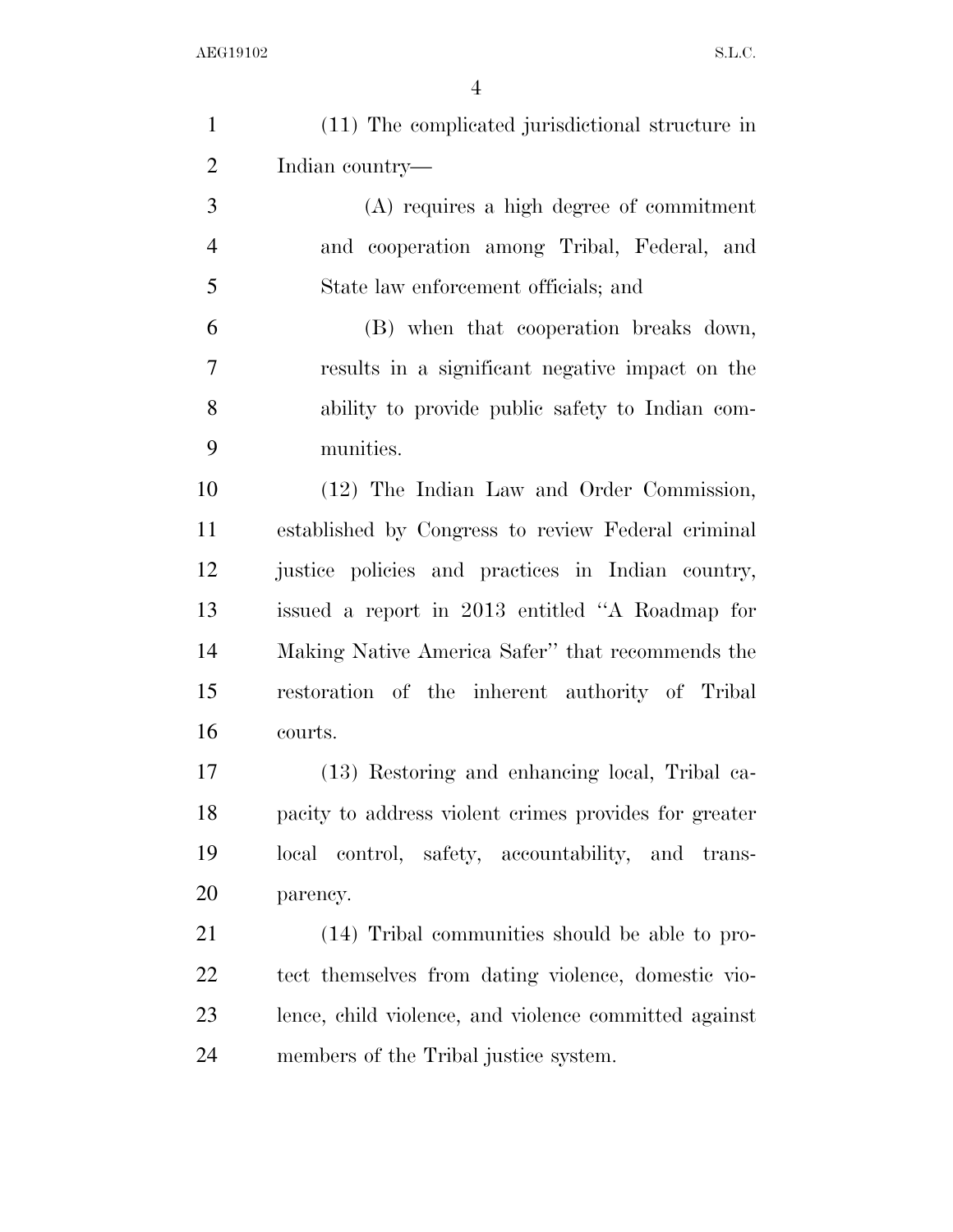| $\mathbf{1}$   | SEC. 3. PROTECTION OF NATIVE CHILDREN AND TRIBAL  |
|----------------|---------------------------------------------------|
| $\overline{2}$ | <b>COMMUNITIES.</b>                               |
| 3              | Section 204 of Public Law 90–284 (25 U.S.C. 1304) |
| $\overline{4}$ | is amended—                                       |
| 5              | (1) in the section heading, by striking " $DO-$   |
| 6              | <b>MESTIC VIOLENCE"</b> and inserting "DOMESTIC   |
| 7              | VIOLENCE, CHILD VIOLENCE, AND VIOLENCE            |
| 8              | <b>AGAINST LAW ENFORCEMENT OFFICERS";</b>         |
| 9              | $(2)$ in subsection $(a)$ —                       |
| 10             | $(A)$ in paragraph $(1)$ , by striking "means"    |
| 11             | violence" and inserting "means covered con-       |
| 12             | duct";                                            |
| 13             | $(B)$ in paragraph $(2)$ —                        |
| 14             | (i) by striking "means violence" and              |
| 15             | inserting "means covered conduct"; and            |
| 16             | (ii) by striking "where the violence oc-          |
| 17             | curs" and inserting "where the covered            |
| 18             | conduct occurs";                                  |
| 19             | $(C)$ in paragraph $(4)$ , by striking "domes-    |
| 20             | tic violence" and inserting "tribal";             |
| 21             | (D) in paragraph $(6)$ —                          |
| 22             | (i) in the paragraph heading, by strik-           |
| 23             | ing "DOMESTIC VIOLENCE" and inserting             |
| 24             | "TRIBAL"; and                                     |
| 25             | (ii) by striking "domestic violence"              |
| 26             | and inserting "tribal";                           |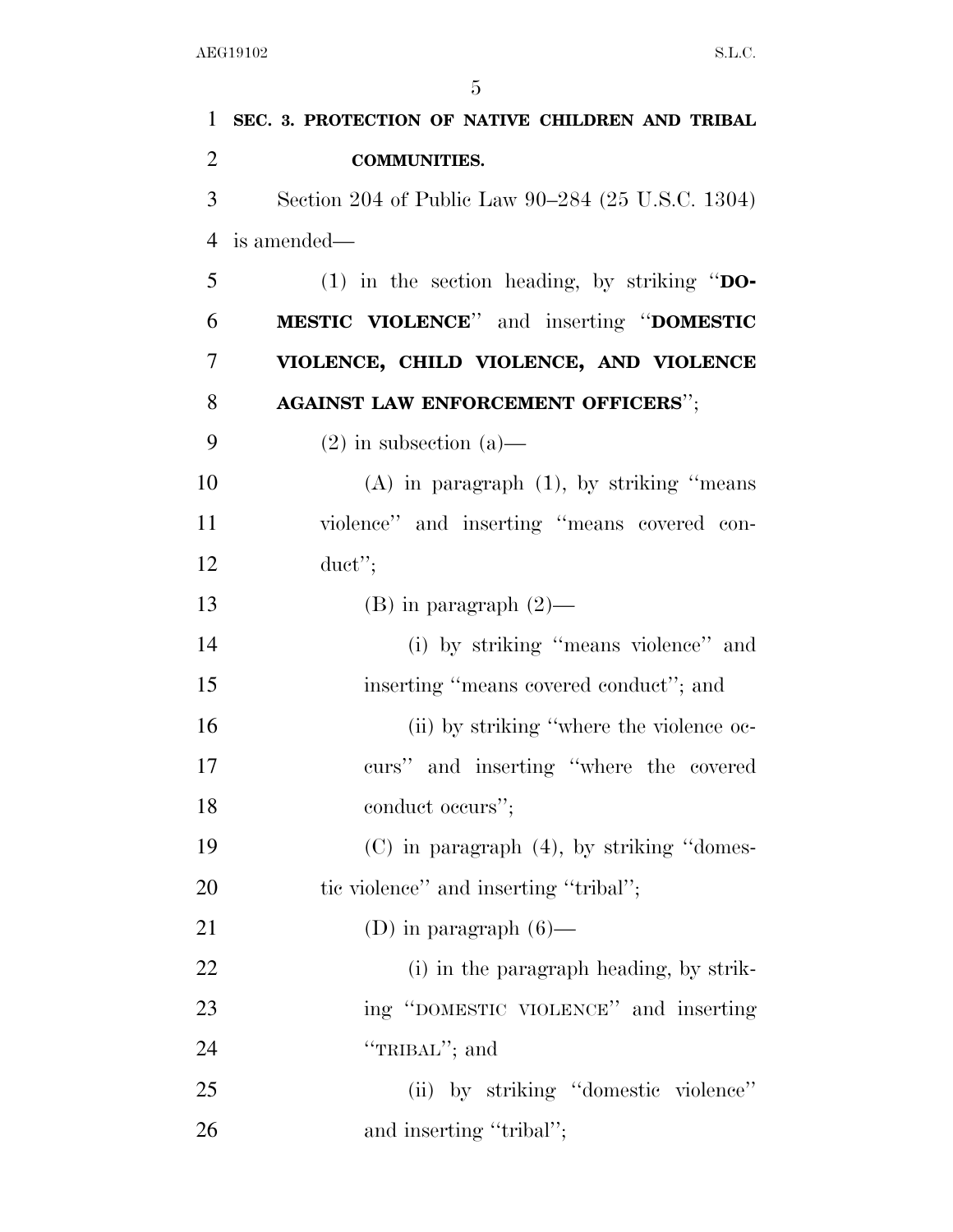| $\mathbf{1}$   | $(E)$ by redesignating paragraphs $(6)$ and            |
|----------------|--------------------------------------------------------|
| $\overline{2}$ | $(7)$ as paragraphs $(12)$ and $(13)$ , respectively;  |
| 3              | $(F)$ by redesignating paragraphs $(1)$                |
| $\overline{4}$ | through $(5)$ as paragraphs $(6)$ through $(10)$ , re- |
| 5              | spectively;                                            |
| 6              | $(G)$ by inserting before paragraph $(6)$ (as          |
| $\overline{7}$ | redesignated by subparagraph (F)) the fol-             |
| 8              | lowing:                                                |
| 9              | $\lq(1)$ CAREGIVER.—The term 'caregiver'               |
| 10             | $means$ —                                              |
| 11             | "(A) the parent, guardian, or legal custo-             |
| 12             | dian of the child;                                     |
| 13             | $\lq\lq (B)$ the spouse or intimate partner of a       |
| 14             | parent, guardian, or legal custodian of the            |
| 15             | child;                                                 |
| 16             | "(C) any relative of the child, including a            |
| 17             | parent, grandparent, great-grandparent, step-          |
| 18             | parent, brother, sister, stepbrother, stepsister,      |
| 19             | half-brother, or half-sister;                          |
| 20             | $\lq\lq$ (D) a person who resides or has resided       |
| 21             | regularly or intermittently in the same dwelling       |
| <u>22</u>      | as the child;                                          |
| 23             | "(E) a person who provides or has pro-                 |
| 24             | vided care for the child in or out of the home         |
| 25             | of the child;                                          |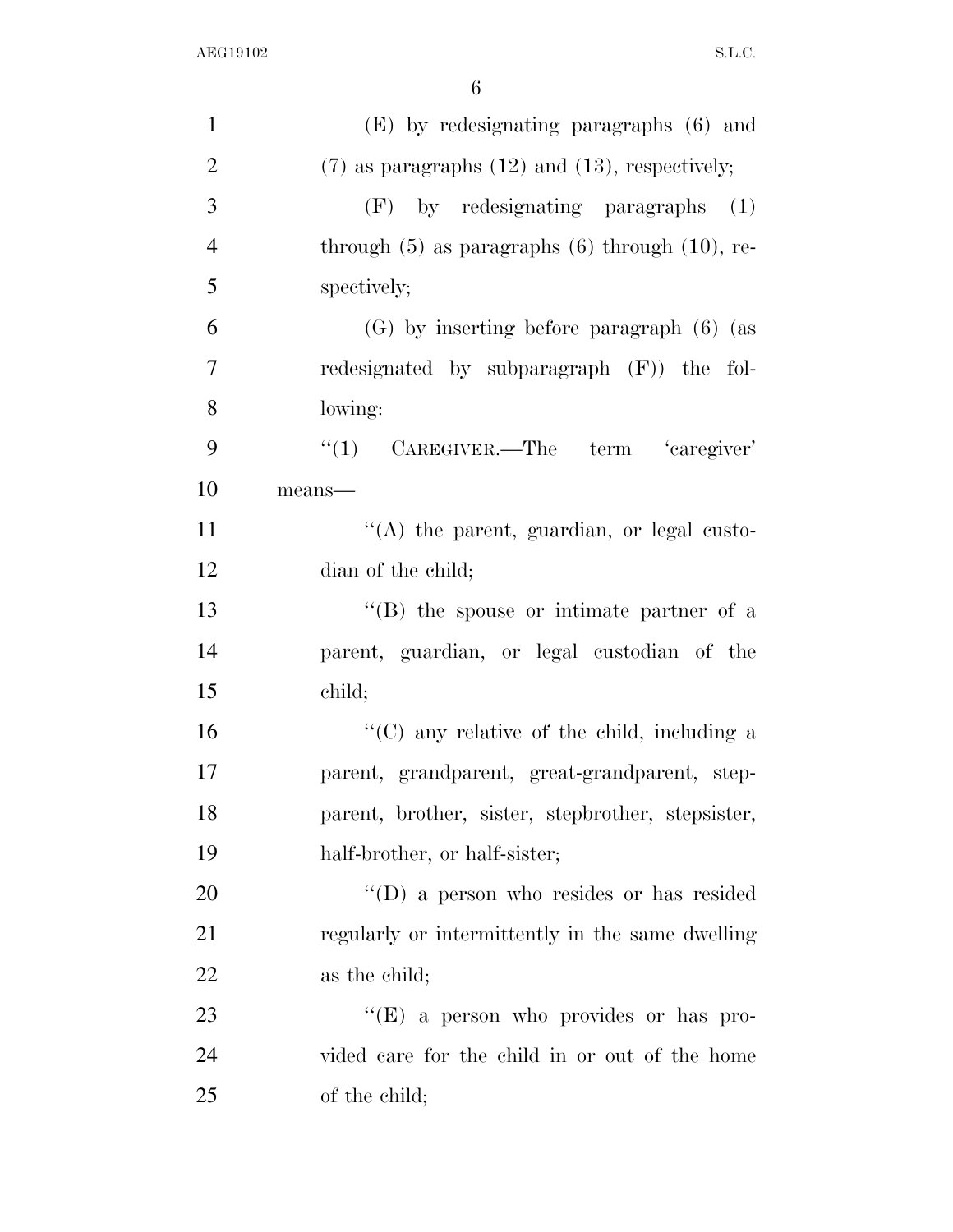| $\mathbf{1}$   | " $(F)$ any person who exercises or has exer-       |
|----------------|-----------------------------------------------------|
| $\overline{2}$ | cised temporary or permanent control over the       |
| 3              | child; or                                           |
| $\overline{4}$ | $\lq\lq (G)$ any person who temporarily or per-     |
| 5              | manently supervises or has supervised the child.    |
| 6              | "(2) CHILD.—The term 'child' means a person         |
| $\overline{7}$ | who has not attained the lesser of—                 |
| 8              | "(A) the age of 18; or                              |
| 9              | $\lq\lq$ (B) except in the case of sexual abuse,    |
| 10             | the age specified by the child protection law of    |
| 11             | the participating tribe that has jurisdiction over  |
| 12             | the Indian country where the child resides.         |
| 13             | "(3) CHILD VIOLENCE.—The term 'child vio-           |
| 14             | lence' means covered conduct committed against a    |
| 15             | child by a caregiver of the child.                  |
| 16             | "(4) COVERED CONDUCT.—The term 'covered             |
| 17             | conduct' means conduct that—                        |
| 18             | $\lq\lq$ involves the use, attempted use, or        |
| 19             | threatened use of physical force against the per-   |
| 20             | son or property of another; and                     |
| 21             | $\lq\lq (B)$ violates the criminal law of the In-   |
| 22             | dian tribe that has jurisdiction over the Indian    |
| 23             | country where the conduct occurs.                   |
| 24             | " $(5)$ COVERED INDIVIDUAL.—The term 'cov-          |
| 25             | ered individual' means an officer or employee of an |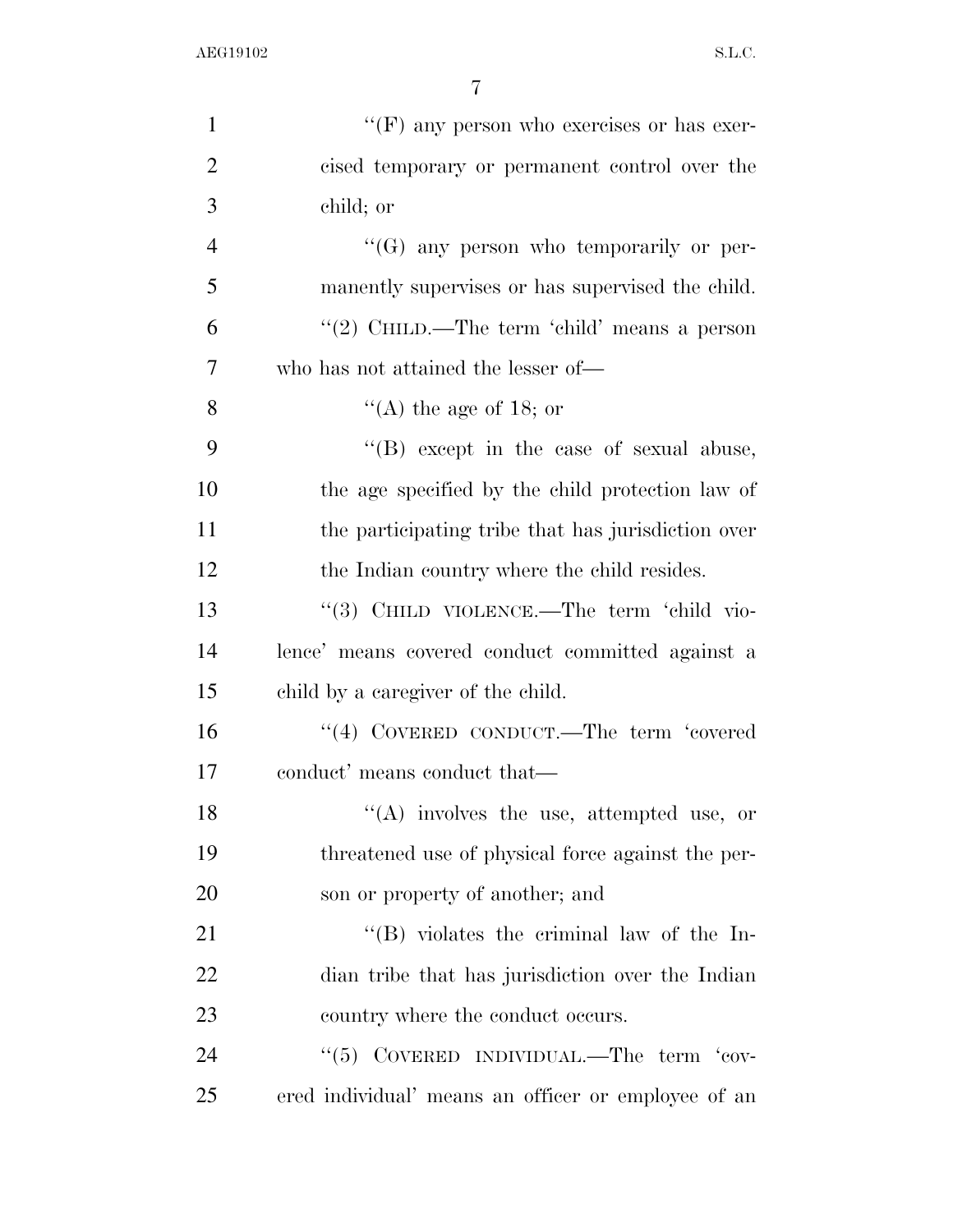| $\mathbf{1}$   | Indian tribe, or an individual authorized to act for |
|----------------|------------------------------------------------------|
| $\overline{2}$ | or on behalf of an Indian tribe or serving an Indian |
| 3              | tribe, who is—                                       |
| $\overline{4}$ | "(A) authorized under law to-                        |
| 5              | "(i) engage in or supervise the preven-              |
| 6              | tion, detection, investigation, arrest, pre-         |
| 7              | trial detention, prosecution, or adjudication        |
| 8              | of an offense or the sentencing, including           |
| 9              | the probation, parole, incarceration, or re-         |
| 10             | habilitation, of an individual; or                   |
| 11             | "(ii) serve as a probation or pretrial               |
| 12             | services officer; and                                |
| 13             | "(B) carrying out an activity described in           |
| 14             | paragraph $(11)(C)$ ."; and                          |
| 15             | $(H)$ by inserting after paragraph $(10)$ (as        |
| 16             | redesignated by subparagraph $(F)$ the fol-          |
| 17             | lowing:                                              |
| 18             | "(11) RELATED CONDUCT.—The term 'related             |
| 19             | conduct' means a violation of the criminal law of an |
| 20             | Indian tribe that is committed—                      |
| 21             | $\lq\lq$ against a covered individual;               |
| 22             | "(B) by a person—                                    |
| 23             | "(i) who is subject to special tribal"               |
| 24             | criminal jurisdiction; and                           |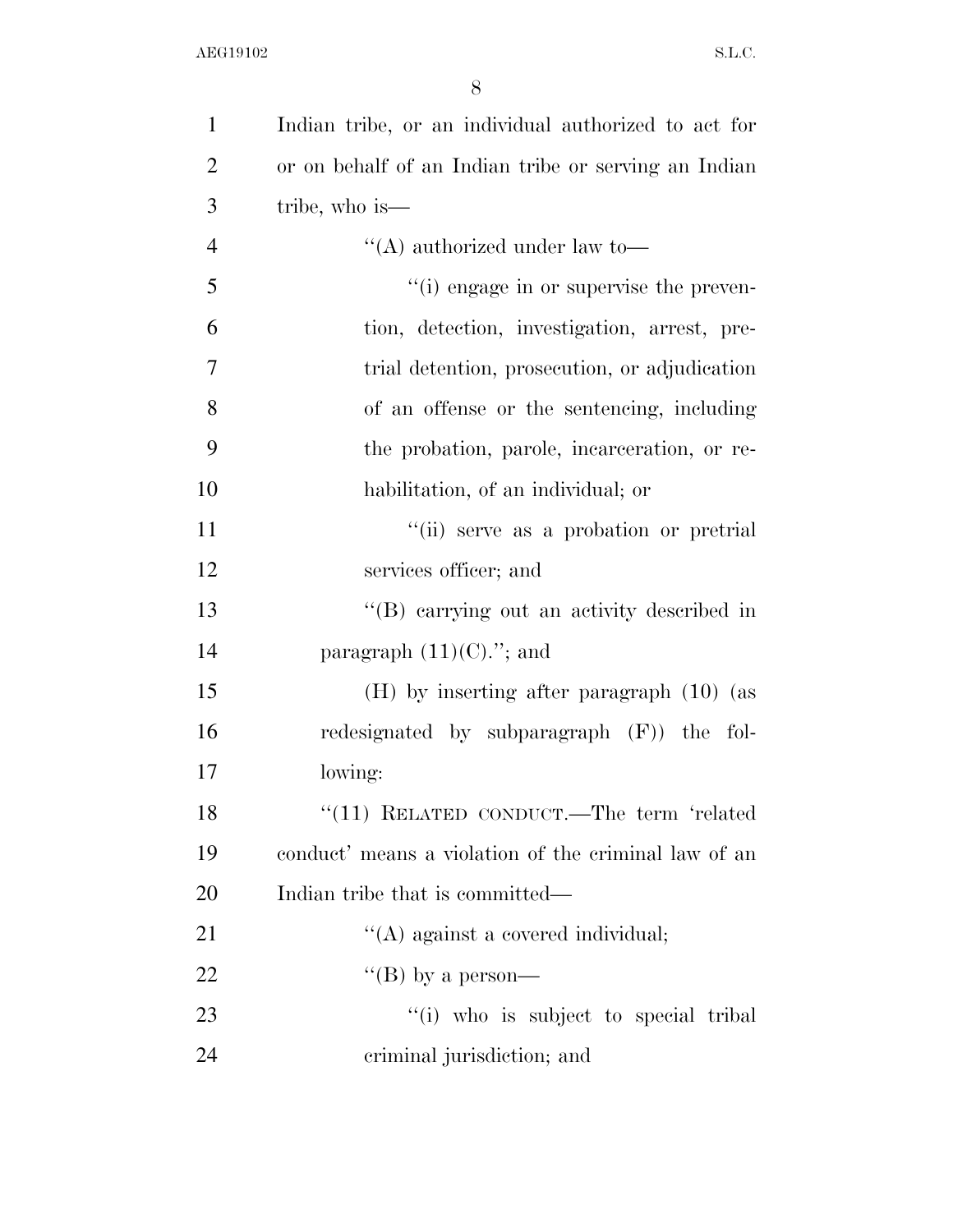| $\mathbf{1}$   | "(ii) has committed criminal conduct                 |
|----------------|------------------------------------------------------|
| $\overline{2}$ | that falls into one or more of the cat-              |
| 3              | egories described in paragraphs (1) and              |
| $\overline{4}$ | $(2)$ of subsection $(e)$ ; and                      |
| 5              | $\lq\lq$ (C) in the course of resisting or inter-    |
| 6              | fering with the prevention, detection, investiga-    |
| $\overline{7}$ | tion, arrest, pretrial detention, prosecution, ad-   |
| 8              | judication, or sentencing, including the proba-      |
| 9              | tion, parole, incarceration, or rehabilitation, of   |
| 10             | that person relating to that criminal conduct.";     |
| 11             | $(3)$ in subsection $(b)$ —                          |
| 12             | (A) by striking "domestic violence" each             |
| 13             | place it appears and inserting "tribal"; and         |
| 14             | $(B)$ in paragraph $(4)(B)(iii)$ , in the matter     |
| 15             | preceding subclause $(I)$ , by striking ", or dating |
| 16             | partner" and inserting ", dating partner, or         |
| 17             | caregiver";                                          |
| 18             | $(4)$ in subsection $(e)$ —                          |
| 19             | $(A)$ in the matter preceding paragraph $(1)$ ,      |
| 20             | by striking "domestic violence" and inserting        |
| 21             | "tribal";                                            |
| 22             | $(B)$ in paragraph $(1)$ —                           |
| 23             | (i) in the paragraph heading, by strik-              |
| 24             | ing "AND DATING VIOLENCE" and insert-                |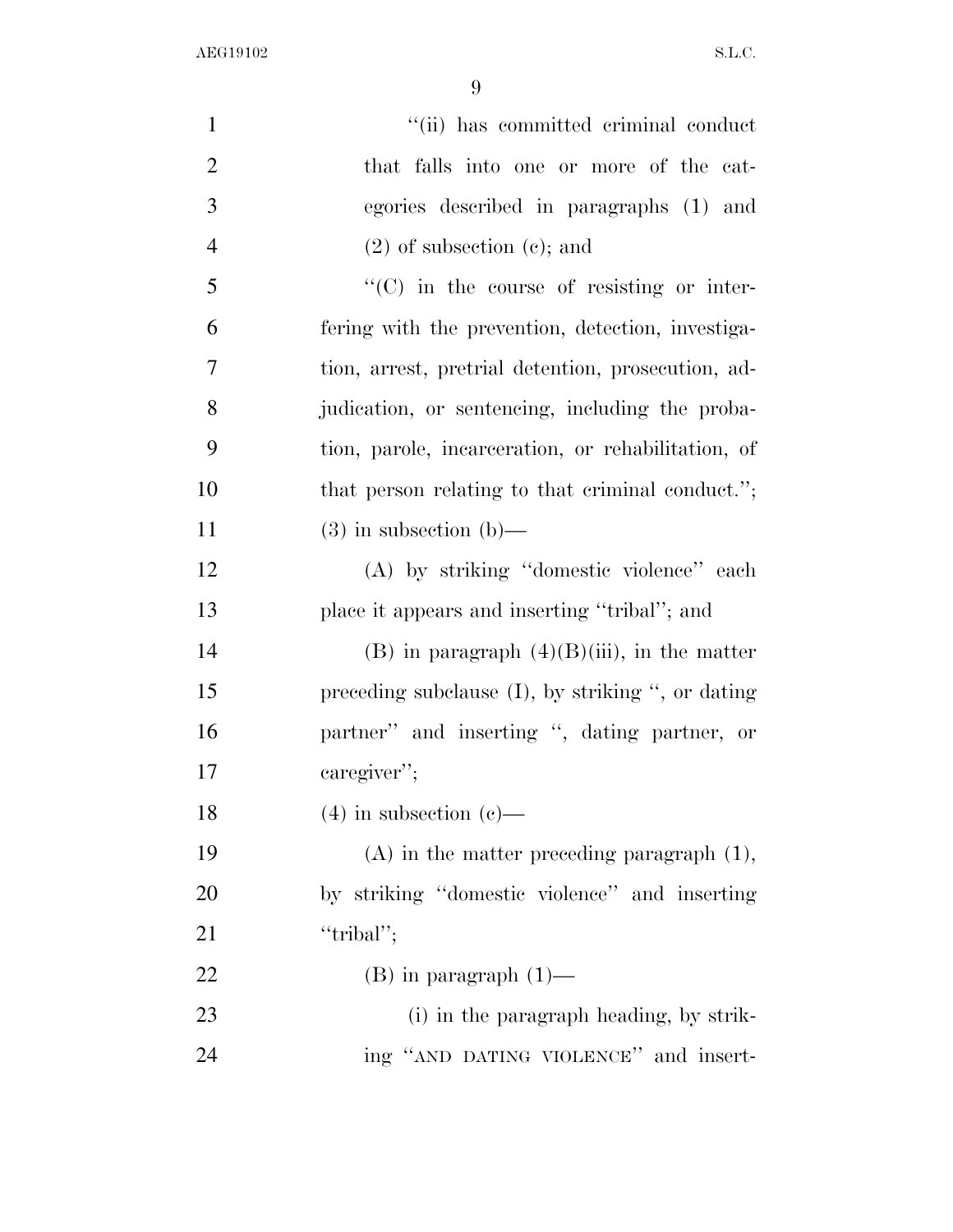| $\mathbf{1}$   | ing ", DATING VIOLENCE, AND CHILD VIO-                 |
|----------------|--------------------------------------------------------|
| $\overline{2}$ | LENCE"; and                                            |
| 3              | (ii) by striking "or dating violence"                  |
| $\overline{4}$ | and inserting ", dating violence, or child             |
| 5              | violence"; and                                         |
| 6              | (C) by adding at the end the following:                |
| 7              | "(3) RELATED CONDUCT.—An act of related                |
| 8              | conduct that occurs in the Indian country of the       |
| 9              | participating tribe.";                                 |
| 10             | $(5)$ in subsection $(d)$ , by striking "domestic vio- |
| 11             | lence" each place it appears and inserting "tribal";   |
| 12             | $(6)$ in subsection $(f)$ —                            |
| 13             | (A) by striking "special domestic violence"            |
| 14             | each place it appears and inserting "special           |
| 15             | tribal";                                               |
| 16             | (B) in paragraph (2), by striking "pros-               |
| 17             | ecutes" and all that follows through the semi-         |
| 18             | colon at the end and inserting the following:          |
| 19             | "prosecutes—                                           |
| 20             | $\lq\lq$ (A) a crime of domestic violence;             |
| 21             | "(B) a crime of dating violence;                       |
| 22             | $\lq\lq$ (C) a crime of child violence;                |
| 23             | $\lq\lq$ (D) a criminal violation of a protection      |
| 24             | order; or                                              |
| 25             | " $(E)$ a crime of related conduct;"; and              |
|                |                                                        |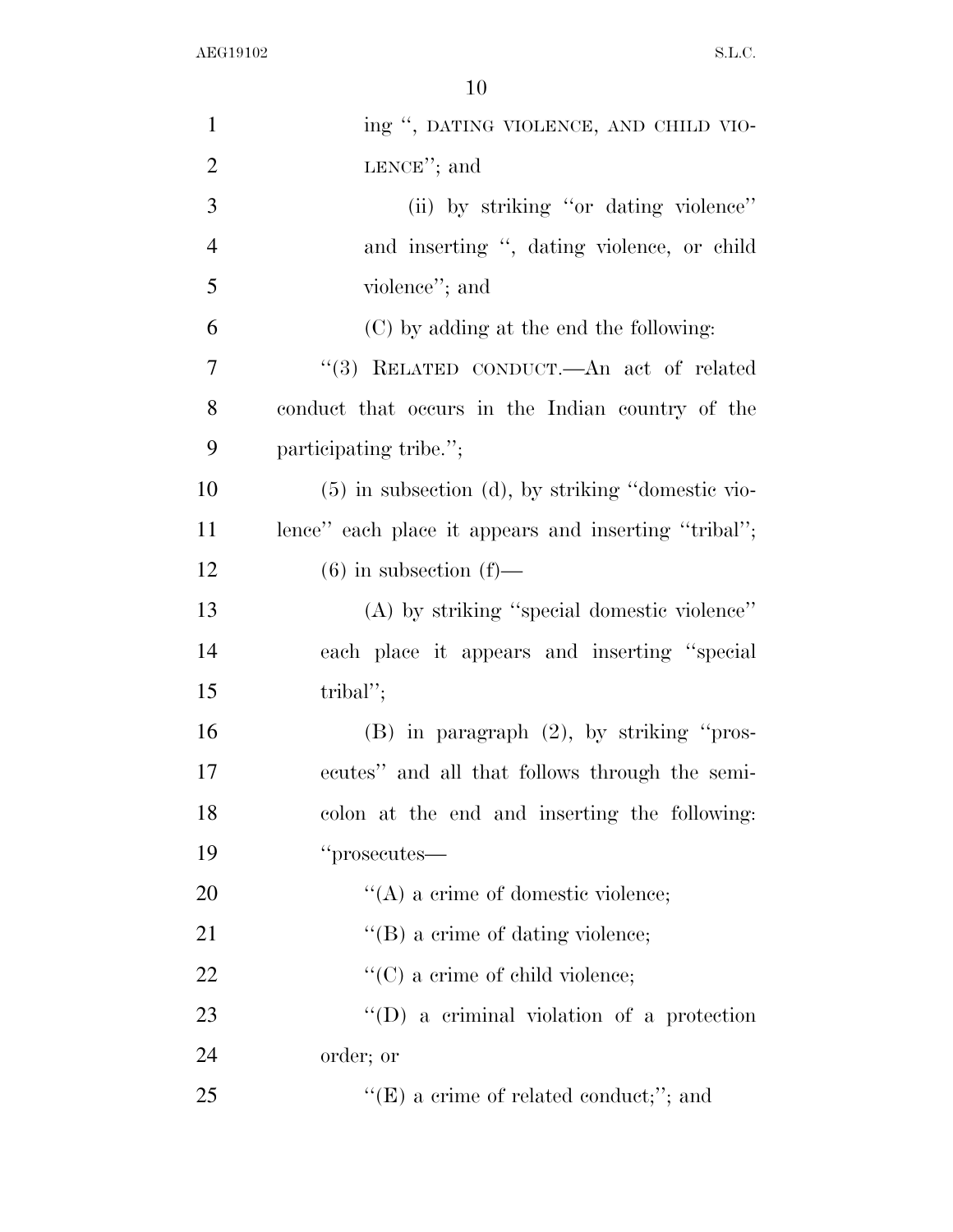(C) in paragraph (4), by inserting ''child violence, related conduct,'' after ''dating vio-lence,''; and

 (7) in subsection (h), by striking ''2014 through 2018'' and inserting ''2020 through 2024''.

### **SEC. 4. INCREASED INTERAGENCY COORDINATION.**

 (a) IN GENERAL.—The Secretary of the Interior and the Secretary of Health and Human Services (referred to in this section as the ''Secretaries'') shall coordinate with the Attorney General to ensure, to the maximum extent practicable, that Federal programs to support tribal jus- tice systems and to support provision of victim services for Indians are working effectively together to serve the needs of Indian tribes and Indians (as such terms are de- fined in section 4 of the Indian Self-Determination and Education Assistance Act (25 U.S.C. 5304)).

 (b) COORDINATION OF FEDERAL INDIAN FACILITIES WITH NATIONAL DOMESTIC VIOLENCE HOTLINE GRANT- EES.—The Secretaries shall ensure that information for contacting any toll-free telephone hotline operated by re- cipients of a grant authorized by section 313 of the Family Violence Protective Services Act (42 U.S.C. 10413), is posted and readily visible in each publicly accessible Fed-eral facility utilized by—

(1) the Indian Health Services;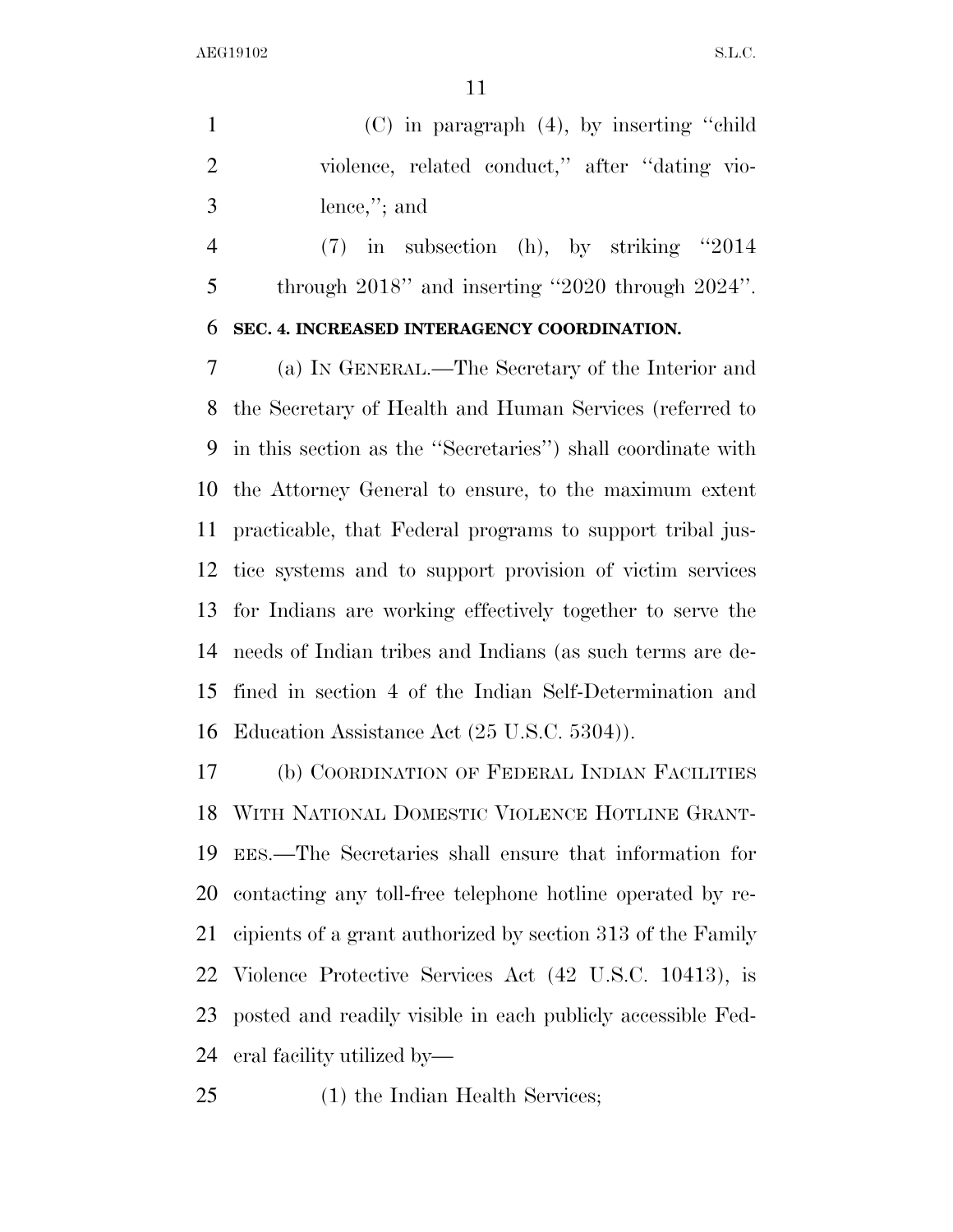| 1              | $(2)$ the Bureau of Indian Affairs; or                      |
|----------------|-------------------------------------------------------------|
| $\overline{2}$ | (3) the Bureau of Indian Education.                         |
| 3              | (c) COORDINATION ON TRAINING FEDERAL INDIAN                 |
| 4              | PROGRAM EMPLOYEES TO RECOGNIZE AND RESPOND TO               |
| 5              | DOMESTIC VIOLENCE.—The Secretaries (acting through          |
| 6              | the Assistant Secretary for Indian Affairs, the Director    |
| 7              | of the Bureau of Indian Education, and the Director of      |
| 8              | the Indian Health Service) shall coordinate with the Direc- |
| 9              | tor of the Office on Violence Against Women of the De-      |
| 10             | partment of Justice and the Associate Commissioner for      |
| 11             | the Family and Youth Services Bureau of the Department      |
| 12             | of Health and Human Services to ensure that training ma-    |
| 13             | terials on recognizing and responding to domestic violence  |
| 14             | are available to tribal and Federal employees of—           |
| 15             | (1) the Indian Health Services;                             |
| 16             | (2) the Bureau of Indian Affairs; and                       |
| 17             | (3) the Bureau of Indian Education.                         |
| 18             | SEC. 5. REPORT.                                             |
| 19             | (a) IN GENERAL.—The Secretary of the Interior               |
| 20             | (acting through the Assistant Secretary for Indian Af-      |
| 21             | fairs) and the Secretary of Health and Human Services       |
| 22             | (acting through the Director of the Indian Health Service)  |
| 23             | shall jointly submit a report to—                           |

 (1) the Committee on Indian Affairs of the Sen-ate; and